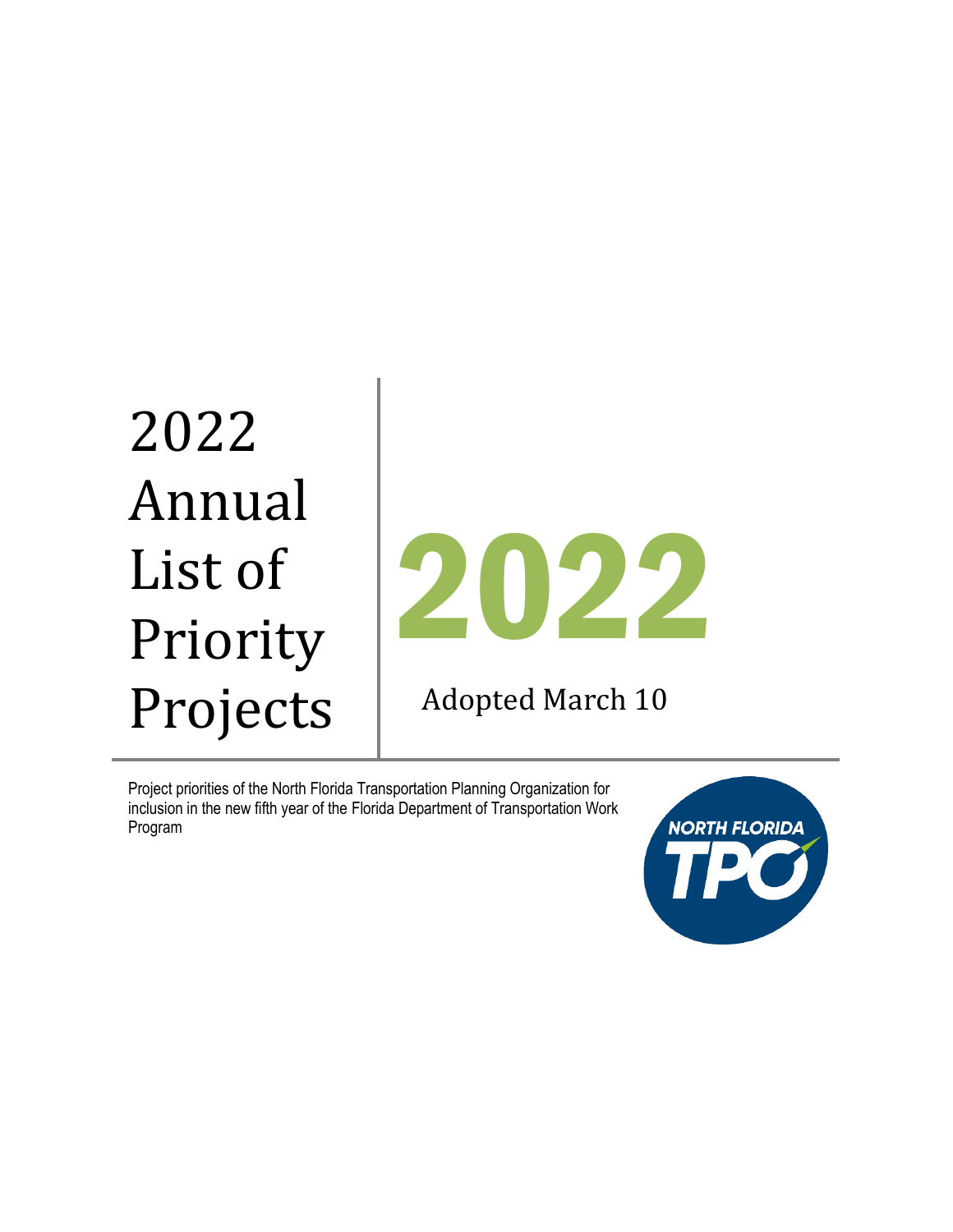#### Contents

| ٠         |  |
|-----------|--|
| $\bullet$ |  |
| $\bullet$ |  |
|           |  |
|           |  |
|           |  |
|           |  |
|           |  |
|           |  |
|           |  |
|           |  |
|           |  |
|           |  |
|           |  |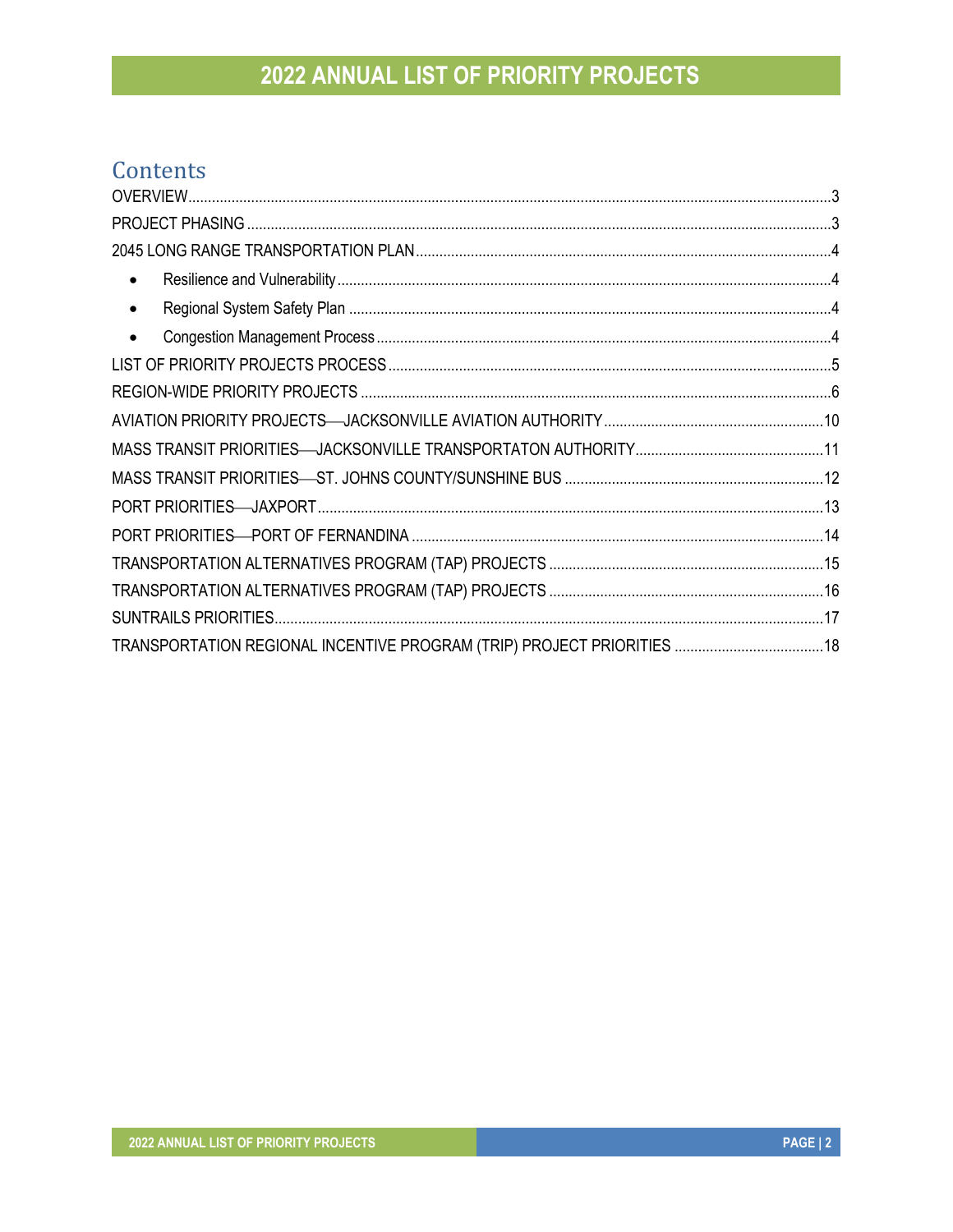#### <span id="page-2-0"></span>**OVERVIEW**

The North Florida Transportation Planning Organization (North Florida TPO) Transportation Improvement Program (TIP) for Fiscal Years 2023/2024 through 2027/2028 begins with preparing a *"List of Priority Projects"* to be used in developing the Florida Department of Transportation's (FDOT) Tentative Five Year Work Program. The *"List of Priority Projects"* identifies potential projects to be funded in the new fifth year (2027/2028) of the FDOT Work Program. However, by creating the Strategic Intermodal System (SIS) and the Transportation Regional Incentive Program (TRIP) in Florida, the *"List of Priority Projects"* now includes potential projects to be funded in other years of the FDOT Work Program under the SIS and TRIP programs. The *"List of Priority Projects"* includes a prioritized listing of state highway, mass transit, aviation, intermodal, and Transportation Alternative Program (TAP) and Transportation Regional Incentive Program (TRIP) projects\* .

The North Florida TPO expects all projects currently programmed in the FDOT Work Program to advance to the next development phase. This will ensure that implementing the 3-C planning process (continuing, cooperative, and comprehensive) in the North Florida TPO area is being implemented, as required by federal and state statutes. If FDOT cannot complete the programmed phase and advance the project to the next logical phase, it is incumbent that the agency provides an explanation to the North Florida TPO.

#### <span id="page-2-1"></span>**PROJECT PHASING**

- Project Development and Environment (PD&E)
- Preliminary Engineering (PE)
- Right-of-Way (ROW)
- Construction (CST)

l

<sup>\*</sup> Intended adoption is at the March TPO Board Meeting, following review by the TAC and CAC.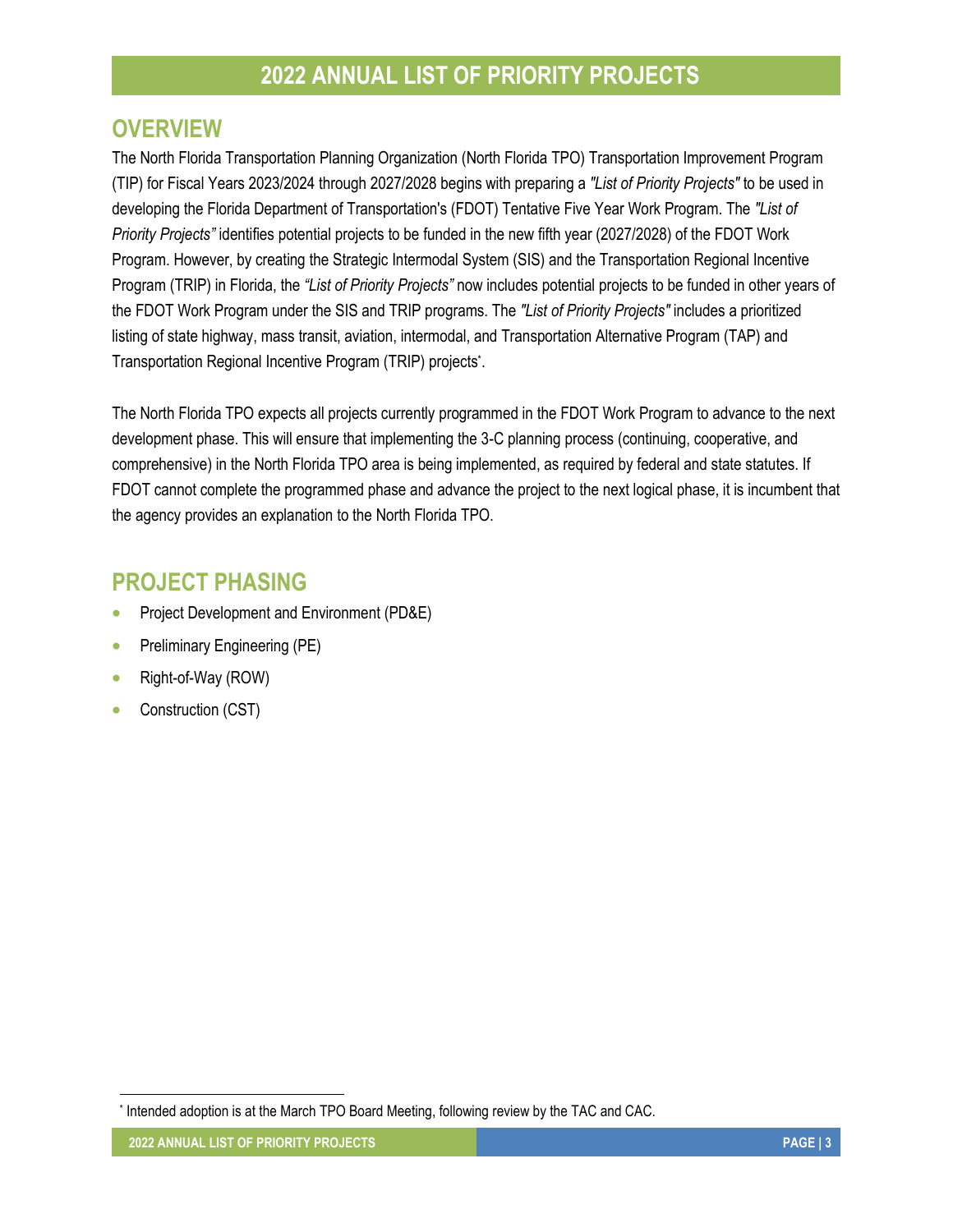#### <span id="page-3-0"></span>**2045 LONG RANGE TRANSPORTATION PLAN**

On November 14, 2019 the North Florida TPO adopted Path Forward 2045, a fiscally constrained Long Range Transportation Plan for Clay, Duval, Nassau and St. Johns Counties. Concurrent with this effort the following documents were prepared:

- <span id="page-3-1"></span> Resilience and Vulnerability
	- The North TPO examined the vulnerability of major roads in the region. Vulnerability is ranked from low to high. The vulnerability rating of relevant facilities is indicated on the List of Region-Wide Priority Projects. Supporting documentation is available a[t:http://pathforward2045.com/wp](http://pathforward2045.com/wp-content/uploads/2019/08/Resiliency-Phase-II-Tech-Memo-1Finalv3.pdf)[content/uploads/2019/08/Resiliency-Phase-II-Tech-Memo-1Finalv3.pdf](http://pathforward2045.com/wp-content/uploads/2019/08/Resiliency-Phase-II-Tech-Memo-1Finalv3.pdf)
	- Region-wide priority projects identified as at risk in this report are identified by vulnerability category.
- Low Vulnerability
- Moderate-Low Vulnerability
- **•** Moderate High Vulnerability
- **•** High Vulnerability
- <span id="page-3-2"></span>• Regional System Safety Plan
	- This plan was updated. It identifies high crash corridors, high crash intersections and corridors with a high incidence of bicycle and pedestrian crashes. High crash corridors are identified on the List of Region-Wide Priority Projects. Supporting documentation is available at: [https://northfloridatpo.com/uploads/Studies/FINAL\\_RSSP\\_NOV2019.pdf](https://northfloridatpo.com/uploads/Studies/FINAL_RSSP_NOV2019.pdf)
	- Region-wide priority projects on HIGH CRASH CORRIDORS are identified as such.
- <span id="page-3-3"></span> Congestion Management Process
	- The Congestion Management Process was updated. Supporting documentation is available at: [https://northfloridatpo.com/uploads/Studies/performance/2019\\_NFTP\\_CMP.pdf](https://northfloridatpo.com/uploads/Studies/performance/2019_NFTP_CMP.pdf)

All documentation for the 2045 Long Range Transportation Plan is available at [www.pathforward2045.com](http://www.pathforward2045.com/) and at <http://northfloridatpo.com/planning/lrtp>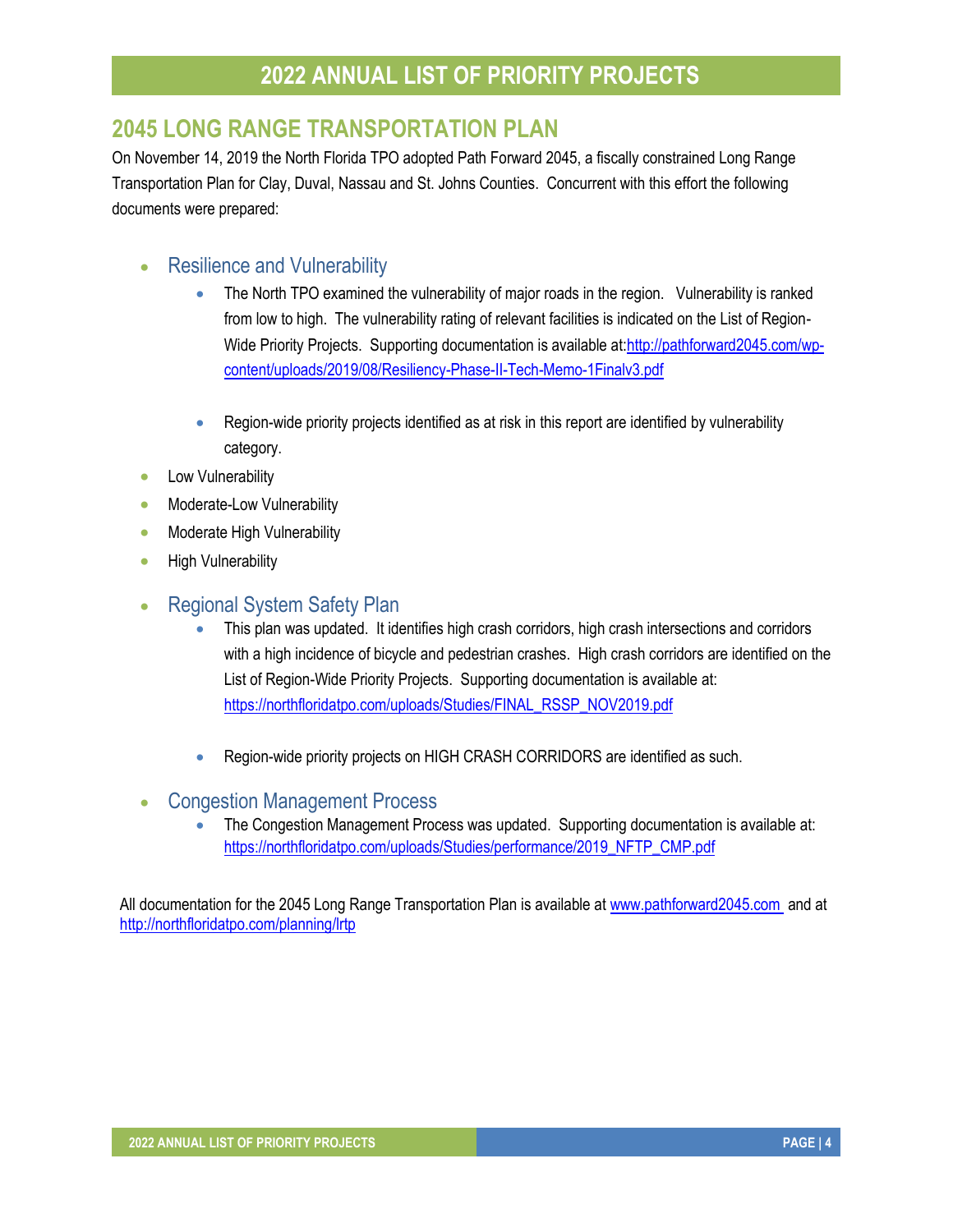#### <span id="page-4-0"></span>**LIST OF PRIORITY PROJECTS PROCESS**

#### **Develop List of Candidate Projects** *(January)*

- 1. A list of candidate projects is developed from the following:
	- **•** Projects in the previous year *List of Priority Projects* not funded through construction.
	- **•** Local County/City submittals within the North Florida TPO area
	- Local Airport and Transit Authority submittals within the North Florida TPO area
	- Concurrency Management Process
	- Public Input
- 2. Project Ranking (*February)* 
	- Unless otherwise indicated, projects were initially prioritized in Path Forward 2045, the North Florida TPO's Long Range Transportation Plan adopted November 14, 2019
	- **•** TPO Staff works with local governments to develop a preliminary List of Priority Projects to submit to the Technical Advisory Committee (TAC), Citizens Advisory Committee (CAC) and Transportation Planning Organization (TPO) Board for review and approval at the March TAC, CAC and TPO Board Meetings.
	- **Mass transit and aviation projects are prioritized by the submitting agencies and are forwarded to the** North Florida TPO to include in the LOPP Document.
	- Adopting the List of Priority Projects (March)
	- Following approval by the North Florida TPO, the List of Priority Projects is submitted to FDOT for use in developing the Five-Year Tentative Work Program.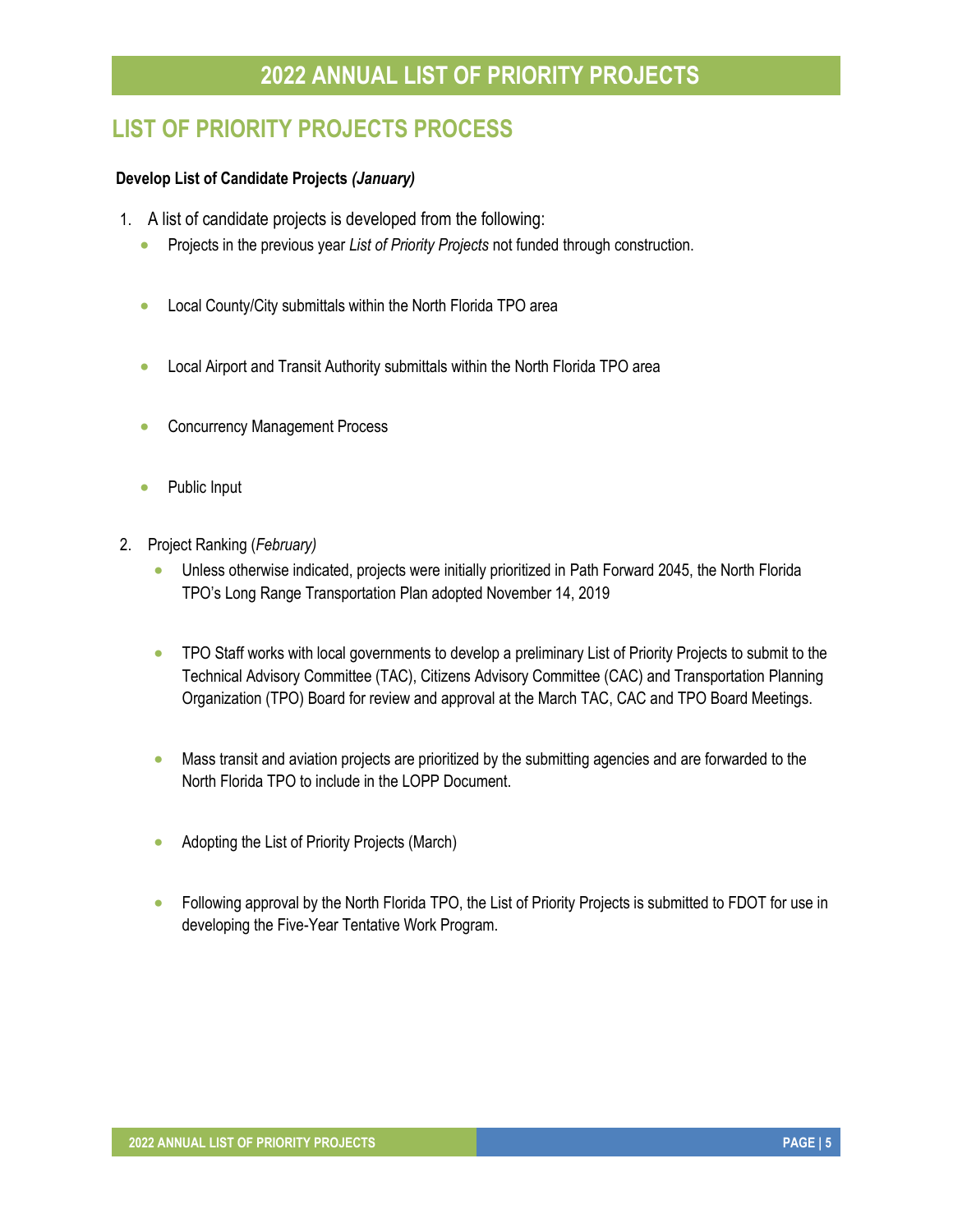#### <span id="page-5-0"></span>**REGION-WIDE PRIORITY PROJECTS**

|             | <b>REGION-WIDE PRIORITY PROJECTS</b>                         |                                                      |                                                                                                        |                                                                                                                 |
|-------------|--------------------------------------------------------------|------------------------------------------------------|--------------------------------------------------------------------------------------------------------|-----------------------------------------------------------------------------------------------------------------|
| <b>Rank</b> | <b>Project</b>                                               | <b>Limits</b>                                        | <b>Description</b>                                                                                     | <b>Status</b>                                                                                                   |
|             |                                                              | PRIORITIES FUNDED IN THE CURRENT 5-YEAR WORK PROGRAM |                                                                                                        |                                                                                                                 |
|             | <b>CR 220</b><br><b>Clay County</b>                          | Henley Rd to Knight<br><b>Boxx Rd</b>                | Widen to 4-lanes                                                                                       | Construction<br>FY 2024                                                                                         |
|             | <b>First Coast Expressway</b><br>Clay and St. Johns Counties | Blanding Blvd to N of<br><b>SR 16</b>                | New construction                                                                                       | <b>Completion FY</b><br>2025                                                                                    |
|             |                                                              | N of SR 16 to E of CR<br>2209                        | New construction                                                                                       | <b>Completion FY</b><br>2024                                                                                    |
|             |                                                              | E of CR 2209 to CR16A<br>spur (includes bridge)      | New construction                                                                                       | Construction<br>FY 2022                                                                                         |
|             |                                                              | CR 16A spur to I-95                                  | New construction                                                                                       | Construction<br>FY 2023                                                                                         |
|             | <b>SR 16/CR 208</b><br>St. Johns County                      | @ I-95                                               | Interchange<br>improvements                                                                            | Construction<br>FY 2021 W of<br>Tombs Rd to E<br>of CR 208N<br><b>CST 2026</b>                                  |
|             | SR 202 J. Turner Butler Blvd<br><b>Duval County</b>          | @ San Pablo Rd                                       | Modify interchange                                                                                     | <b>Under</b><br>Construction                                                                                    |
|             | <b>SR 111 Edgewood Ave</b><br><b>Duval County</b>            | US 17 Main St to<br><b>Cassat Ave</b>                | <b>Context sensitive</b><br>solutions                                                                  | Construction<br>FY19/20                                                                                         |
|             | <b>SR 313</b><br>St. Johns County                            | SR 207 to Holmes Rd                                  | New road construction                                                                                  | Construction<br>FY 21/22                                                                                        |
|             | <b>US 17</b><br><b>Clay County</b>                           | @ Governors Creek<br><b>Bridge</b>                   | <b>Sidewalk</b>                                                                                        | Construction<br>complete                                                                                        |
|             | SR 202 J. Turner Butler Blvd<br><b>Duval County</b>          | @ Kernan Blvd                                        | Interchange<br>Improvements                                                                            | Construction<br>FY 2020<br>\$1M SU 22/23<br>\$1.5 CMAQ 22/23                                                    |
|             | <b>SR 10 Atlantic Blvd</b><br><b>Duval County</b>            | <b>Silversmith Creek</b><br><b>Bridge</b>            | Milling, resurfacing,<br>railing and sidewalk<br>construction<br>*Moderate-Low<br><b>Vulnerability</b> | Construction<br>FY 2026                                                                                         |
|             | <b>US 17</b><br><b>Clay County</b>                           | @ CR 220                                             | Intersection improvement                                                                               | Construction in<br>FY 24 within<br>the limits of<br>US 17 from<br><b>White Oak</b><br>Lane to north<br>of Eagle |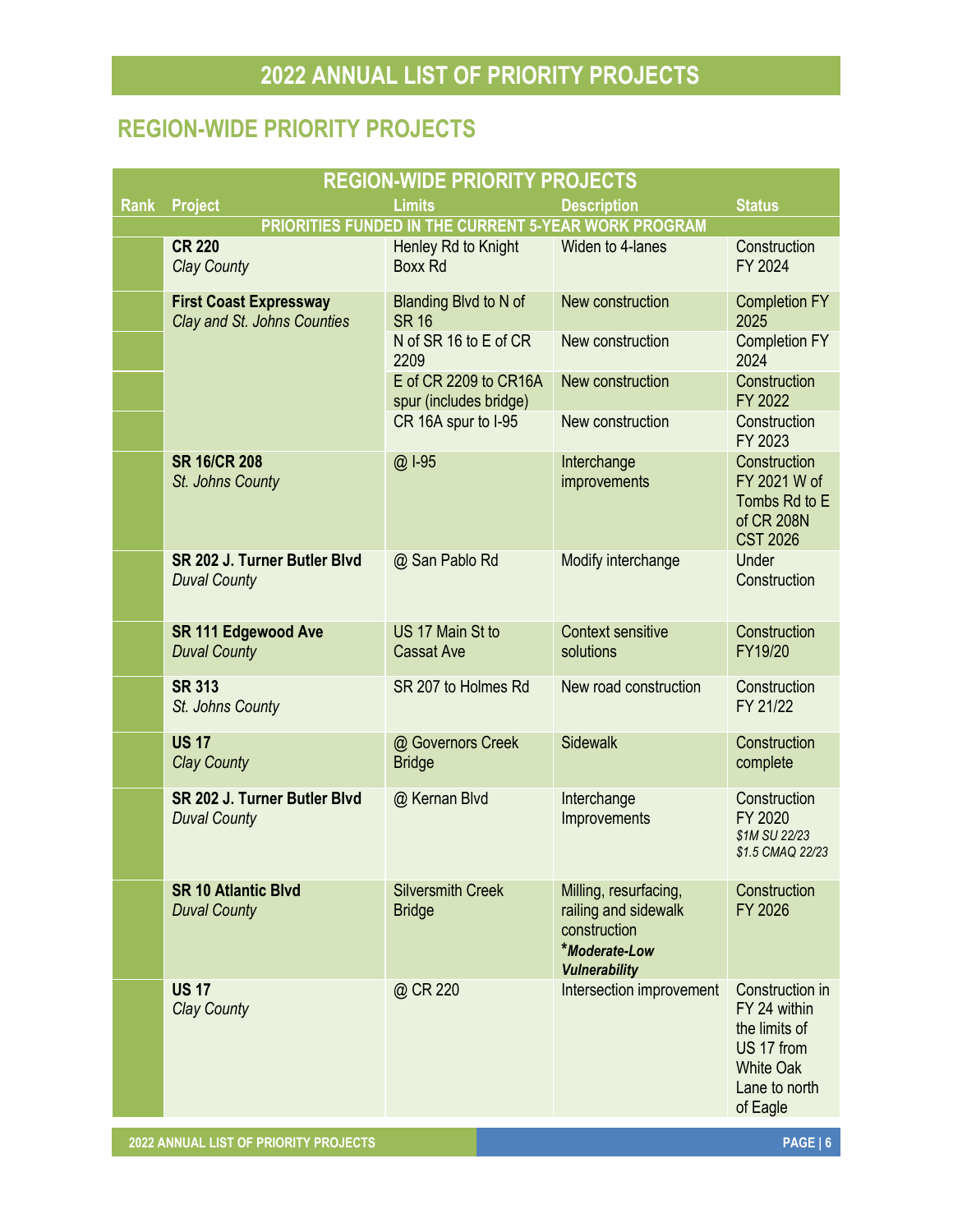|                | <b>REGION-WIDE PRIORITY PROJECTS</b>                 |                                              |                                                                                                                                                  |                                                                                                                                                                        |
|----------------|------------------------------------------------------|----------------------------------------------|--------------------------------------------------------------------------------------------------------------------------------------------------|------------------------------------------------------------------------------------------------------------------------------------------------------------------------|
| <b>Rank</b>    | <b>Project</b>                                       | <b>Limits</b>                                | <b>Description</b>                                                                                                                               | <b>Status</b>                                                                                                                                                          |
|                |                                                      |                                              |                                                                                                                                                  | Harbor<br>Parkway                                                                                                                                                      |
|                | <b>US 17 Main St</b><br><b>Duval County</b>          | New Berlin Rd to Pecan<br>Park Rd            | Widen to 5-lanes with<br>multi-use trail<br><i>*Moderate-Low</i><br><b>Vulnerability</b>                                                         | \$2.8 <sub>M</sub><br>PE 2023 (New<br><b>Berlin</b> to<br><b>Katherine)</b><br>\$2.4M<br>PE 2023<br>(Katherine to<br><b>Max Legget)</b><br><b>CST funds</b><br>pending |
|                | <b>SR A1A Mayport Rd</b><br><b>Duval County</b>      | SR 10 Atlantic Blvd to<br>Dutton Island Rd   | Context sensitive<br>improvements<br>** High Crash Corridor<br>*Moderate-High<br><b>Vulnerability</b>                                            | \$1M SU 21/22<br>\$5.4M SU 25/26<br><b>PE 2022</b><br><b>CST funds</b><br>pending                                                                                      |
|                |                                                      | <b>UNFUNDED PRIORITIES</b>                   |                                                                                                                                                  |                                                                                                                                                                        |
| 1              | <b>SR 312 Extension</b><br>St. Johns County          | SR 207 to US 1                               | New road construction                                                                                                                            |                                                                                                                                                                        |
| $\overline{2}$ | <b>SR 228 Normandy Blvd</b><br><b>Duval County</b>   | <b>Equestrian Center to</b><br><b>US 301</b> | Widen to 4-lanes with<br>bike lanes and sidewalks<br>*Moderate Vulnerability                                                                     |                                                                                                                                                                        |
| $\overline{3}$ | <b>CR 220</b><br><b>Clay County</b>                  | SR 21 to Henley Rd                           | Widen to 4-lanes<br><b>High Crash Intersection</b><br>(CR220 & Henley Rd)                                                                        |                                                                                                                                                                        |
| 4              | <b>SR 200/SR A1A</b><br><b>Nassau County</b>         | I-95 to Amelia Island<br>Pkwy                | Intersection<br>improvements<br><b>High Crash Corridor</b><br>*Moderate-High<br><b>Vulnerability</b>                                             |                                                                                                                                                                        |
| 5 <sup>5</sup> | <b>SR 212 Beach Boulevard</b><br><b>Duval County</b> | Parental Home Rd to I-<br>295                | Bicycle, pedestrian and<br>intersection<br>improvements<br><b>High Crash Corridor</b><br>*Moderate-Low<br><b>Vulnerability</b>                   |                                                                                                                                                                        |
| $6\phantom{1}$ | <b>CR 2209</b><br>St. Johns County                   | SR 9B to SR 16                               | 9B to Silverleaf Pkwy<br>Widen to 6-lanes<br>/Intersection<br>Improvements; Silverleaf<br>Pkwy to SR 16 Design 6<br>lane and Construct 4<br>lane |                                                                                                                                                                        |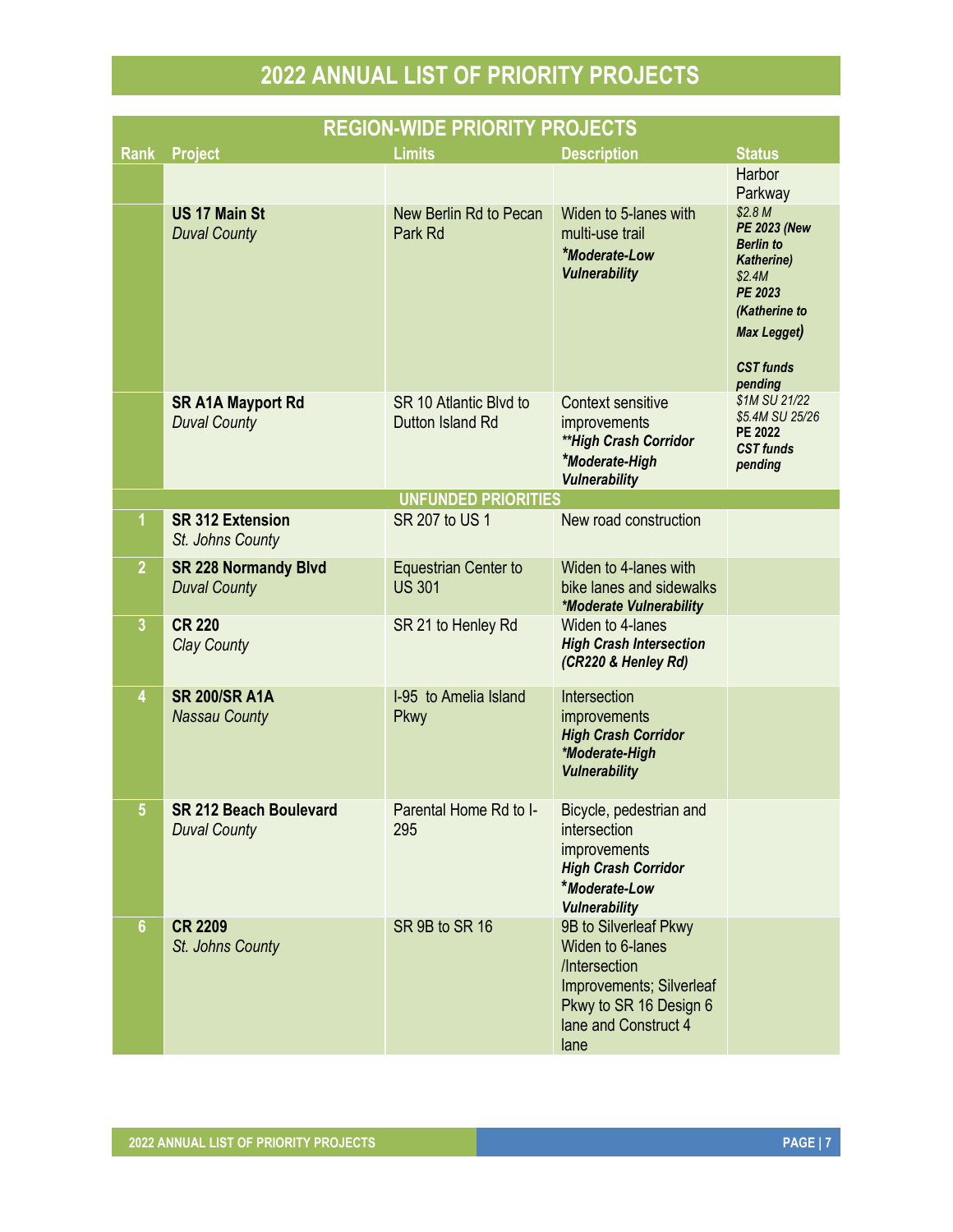|      | <b>REGION-WIDE PRIORITY PROJECTS</b>                 |                                                                                             |                                                                                                                   |                                                                                                   |
|------|------------------------------------------------------|---------------------------------------------------------------------------------------------|-------------------------------------------------------------------------------------------------------------------|---------------------------------------------------------------------------------------------------|
| Rank | <b>Project</b>                                       | <b>Limits</b>                                                                               | <b>Description</b>                                                                                                | <b>Status</b>                                                                                     |
| 7    | <b>SR 16</b><br><b>Clay County</b>                   | <b>Green Cove Springs</b><br><b>City Limits to First</b><br>Coast Expressway<br>Interchange | Widen to 4-lanes<br>*Low Vulnerability                                                                            |                                                                                                   |
| 8    | <b>US 17</b><br><b>Nassau County</b>                 | Duval County Line to<br><b>SR 200</b>                                                       | Widen to 4-<br>lanes/Intersection<br>improvements                                                                 | \$1.5m<br>PE 2023<br>(South of<br>William<br><b>Burgess to SSR</b><br>200)<br><b>ROW in 23/24</b> |
| 9    | SR 115 Lem Turner Rd<br><b>Duval/Nassau Counties</b> | I-295 to US 301                                                                             | Widen to 4-lanes with<br>multi-use<br>trail/Intersection<br>Improvements<br>*Moderate Low<br><b>Vulnerability</b> |                                                                                                   |
| 10   | <b>Race Track Rd</b><br>St. Johns County             | <b>Bartram Park Blyd to</b><br>US <sub>1</sub>                                              | Widen to 4-<br>lanes/Intersection<br>improvements                                                                 |                                                                                                   |
| 11   | <b>Cheswick Oaks Ave</b><br><b>Clay County</b>       | Challenger Drive to end<br>of 2-lane developer<br>funded section                            | New 2-lane road                                                                                                   |                                                                                                   |
| 12   | SR 104 Dunn Ave<br><b>Duval County</b>               | New Kings Road to I-<br>295                                                                 | Widen/intersection<br>improvements<br><i>*Low Vulnerability</i>                                                   |                                                                                                   |
| 13   | <b>US1</b><br><b>Duval County</b>                    | At Racetrack Rd                                                                             | Intersection<br>Improvements                                                                                      |                                                                                                   |
| 14   | SR <sub>A1A</sub><br>St. Johns County                | <b>Mickler Road to Marsh</b><br><b>Landing Pkwy</b>                                         | Widen to 4-<br>lanes/Intersection<br>Improvements                                                                 |                                                                                                   |
| 15   | $I-295$<br><b>Duval County</b>                       | At SR 13                                                                                    | Interchange<br>improvements                                                                                       |                                                                                                   |
| 16   | <b>SR 16</b><br>St. Johns County                     | <b>International Golf Pkwy</b><br>to Outlet Mall Entrance                                   | Widen to 4 lanes                                                                                                  |                                                                                                   |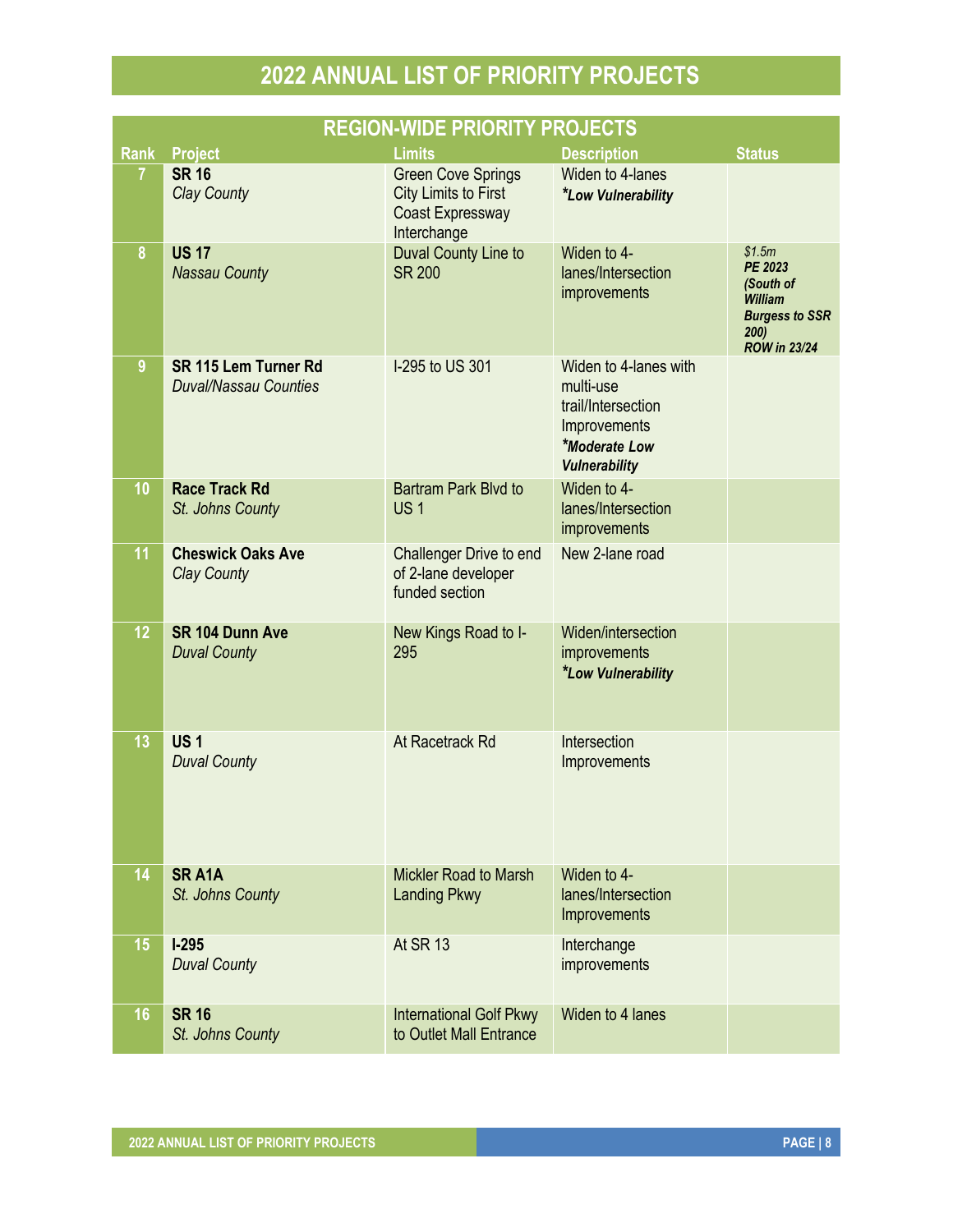|                                                                                                                                                           | <b>REGION-WIDE PRIORITY PROJECTS</b>                                 |                                                    |                                                                                                                                                                       |               |  |
|-----------------------------------------------------------------------------------------------------------------------------------------------------------|----------------------------------------------------------------------|----------------------------------------------------|-----------------------------------------------------------------------------------------------------------------------------------------------------------------------|---------------|--|
| Rank                                                                                                                                                      | <b>Project</b>                                                       | <b>Limits</b>                                      | <b>Description</b>                                                                                                                                                    | <b>Status</b> |  |
| 17 <sub>2</sub>                                                                                                                                           | <b>Atlantic Blvd/Third Street (SR</b><br>A1A)<br><b>Duval County</b> | Mayport Rd (SR A1A)<br>to St. Johns County<br>Line | <b>Context Sensitive</b><br>Improvements: Bicycle,<br>Pedestrian and<br>intersection upgrades<br><b>High Crash Corridor</b><br>*Moderate-High<br><b>Vulnerability</b> |               |  |
| 18                                                                                                                                                        | <b>SR 21 Blanding Blvd</b><br><b>Clay/Duval Counties</b>             | CR 220 to Collins Road                             | Intersection<br>improvements<br><b>High Crash Corridor</b><br>*Low Vulnerability                                                                                      |               |  |
| 19                                                                                                                                                        | <b>CR 315</b><br><b>Clay County</b>                                  | Medinah Ln to First<br><b>Coast Connector</b>      | Widen to 4 lanes                                                                                                                                                      |               |  |
| 20                                                                                                                                                        | <b>Southside Blvd</b><br><b>Duval County</b>                         | Old Baymeadows Rd to<br><b>Baymeadows Rd</b>       | <b>Intersection Redesign</b>                                                                                                                                          |               |  |
| * Vulnerability evaluated in the Resiliency & Vulnerability Study<br>High Crash Corridors and Intersections identified in the Regional System Safety Plan |                                                                      |                                                    |                                                                                                                                                                       |               |  |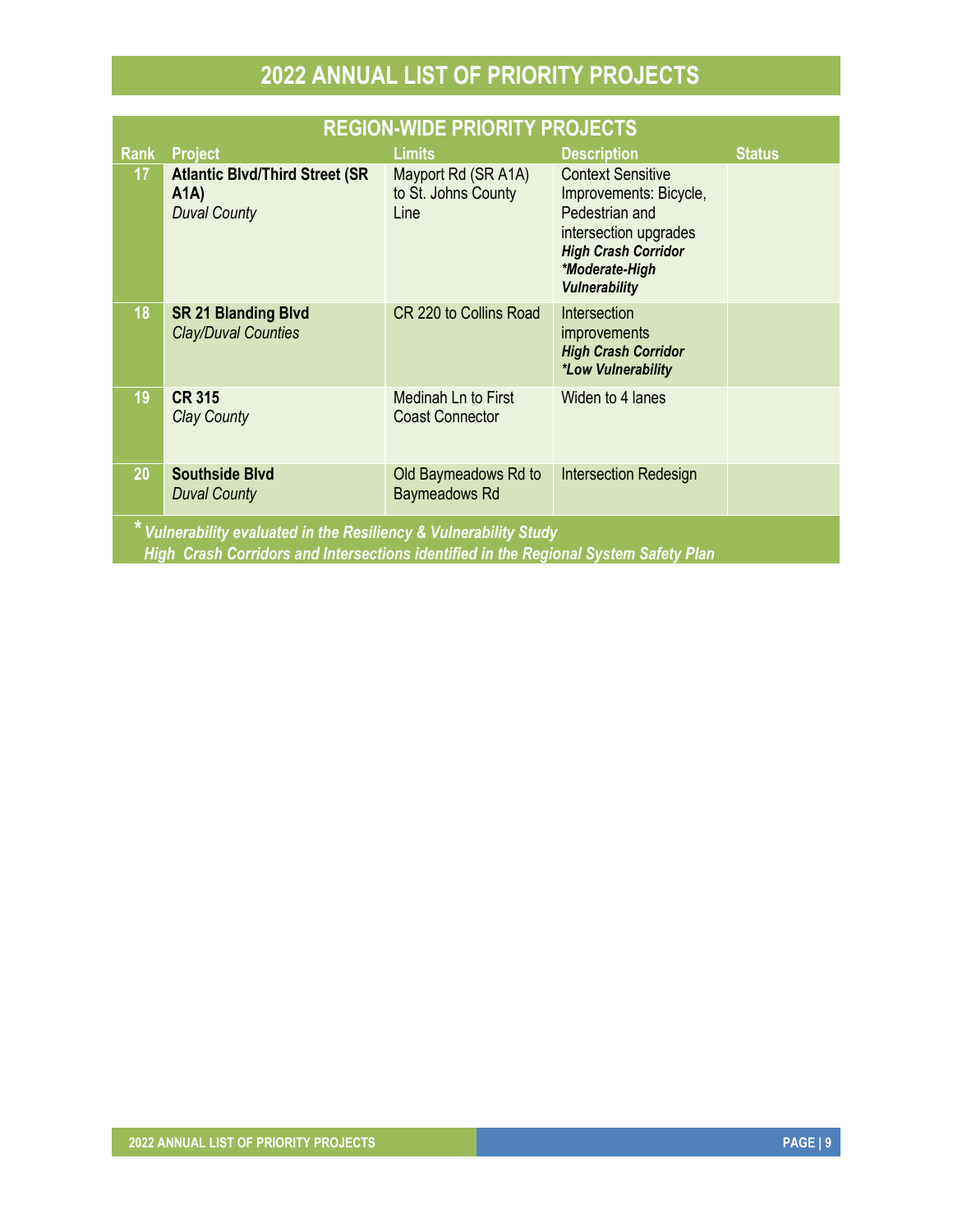#### <span id="page-9-0"></span>**AVIATION PRIORITY PROJECTSJACKSONVILLE AVIATION AUTHORITY**

| <b>Rank</b>     | <b>Project</b>                                                                                                                                                                                                                                                                                                                                                                                                                                                                                                                                                                                                                                                                                           |
|-----------------|----------------------------------------------------------------------------------------------------------------------------------------------------------------------------------------------------------------------------------------------------------------------------------------------------------------------------------------------------------------------------------------------------------------------------------------------------------------------------------------------------------------------------------------------------------------------------------------------------------------------------------------------------------------------------------------------------------|
|                 | JAX-Concourse B Replacement - \$233,000,000<br>The Jacksonville International Airport (JAX) Concourse B Replacement includes design and<br>construction of a six-gate concourse, associated ramp area, and the relocation of Taxiway V. The<br>concourse will consist of up to three levels with approximately 165,000 total square feet and includes<br>the development of holdrooms, aircraft gates, concession space, restrooms, and a connecting corridor<br>with moving sidewalks.                                                                                                                                                                                                                  |
| $\overline{2}$  | JAX-Cargo Apron Expansion - \$2,500,000<br>This project will expand the existing Air Cargo apron by adding 7000 square yards of concrete apron to<br>the southern side of the existing apron. The existing air cargo apron is located north of runway 14/32<br>and south of the terminal structure. This project is necessary to accommodate increased air cargo<br>operations and larger cargo aircraft.                                                                                                                                                                                                                                                                                                |
| $\mathbf{3}$    | JAX-Wetland Mitigation - \$13,500,000<br>This project will be the removal and mitigation of jurisdictional wetlands deemed Hazardous Wildlife<br>Habitat for JIA. The proposed area is 166.59 acres in size and lies within the AOA, directly northeast of<br>RWY 8/26.                                                                                                                                                                                                                                                                                                                                                                                                                                  |
| 4               | Cecil-Approach Road Utilities & Roadway - \$20,000,000<br>The Approach Road Utilities & Roadway project supports the construction of a two-lane road and<br>associated common use utilities within the boundary of Cecil Airport and Cecil Spaceport. The ultimate<br>construction of the road will serve as the common use roadway link connecting the common use<br>Spaceport Operations Area to other aerospace development and public use areas.                                                                                                                                                                                                                                                     |
| $5\phantom{.0}$ | Cecil-Runway 18R/36L Rehabilitation - \$8,500,000<br>This project will rehabilitate the portions of the asphalt on RWY 18R/36L. This project will include the<br>design and construction of the Runway 18L/36R asphalt keel reconstruction. The project abuts the<br>concrete section of Runway 18L and is 500' in length by 50' in width. The existing pavement consists of<br>4.5" of asphalt pavement over 9" of lime rock base. The anticipated new pavement section consists of<br>12" of compacted subgrade, 8" of lime rock base, and 9" of asphalt pavement.                                                                                                                                     |
| $6\phantom{a}$  | Spaceport-Payload Prep Facility - \$2,000,000<br>Payload processing is an integral part of Commercial Space Operations. Currently, a Payload<br>preparation facility is not available at Cecil Spaceport and processing is completed through the<br>modification of existing facilities to meet the needs of individual launch providers and specific payloads.                                                                                                                                                                                                                                                                                                                                          |
| $\overline{7}$  | Spaceport-Rocket Motor Test Facility - \$1,000,000<br>The design and construction of the Rocket Motor & Vehicle Testing Facility will include the<br>development of a concrete pad accompanied by a control room and propellant and oxidizer storage<br>facility dimensioned according to a baseline rocket engine group determined by the Facility<br>Requirements Evaluation. Required utilities will include electric, fiber and plumbed to eventually<br>connect water for fire suppression. The facility will be designed taking into consideration propellant<br>combinations, thrust levels and engine types as well as setback distances to comply with FAA<br><b>Explosive Siting Criteria.</b> |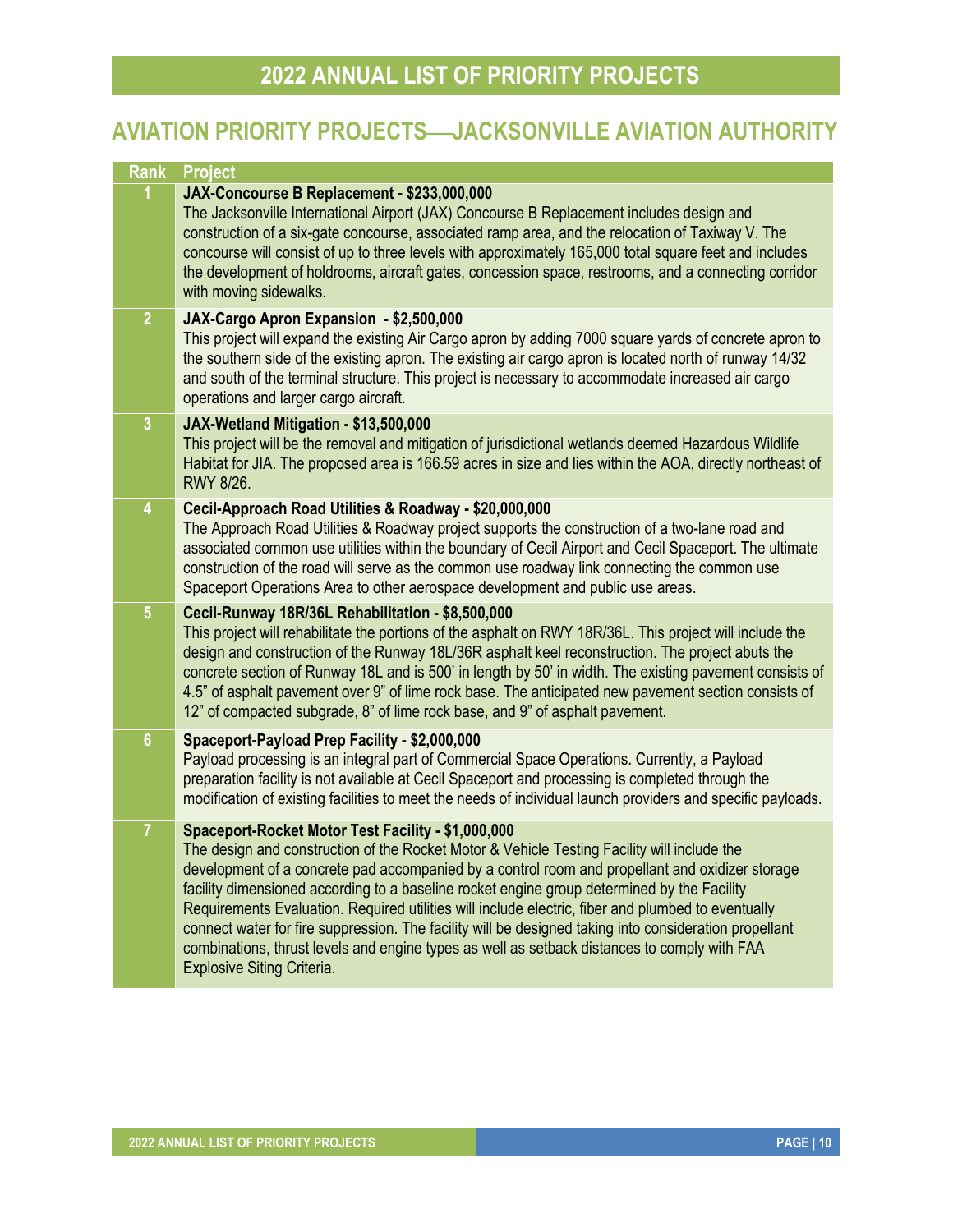## <span id="page-10-0"></span>**MASS TRANSIT PRIORITIESJACKSONVILLE TRANSPORTATON AUTHORITY**

| <b>Rank</b>     | <b>Project</b>                                                            | <b>Description</b>                                                                                                                                                                                                                | <b>Justification</b>                                                                                                                                                               |
|-----------------|---------------------------------------------------------------------------|-----------------------------------------------------------------------------------------------------------------------------------------------------------------------------------------------------------------------------------|------------------------------------------------------------------------------------------------------------------------------------------------------------------------------------|
|                 | <b>Vehicle Acquisition</b>                                                | Annual SU funding with \$2.5 toll credit<br>matching                                                                                                                                                                              | Replace new buses/rolling stock<br>with CNG and EV buses plus<br>related equipment                                                                                                 |
| $\overline{2}$  | Para-Transit (CTC)                                                        | Purchase para-transit equipment                                                                                                                                                                                                   | Required for ADA compliance                                                                                                                                                        |
| 3               | U <sup>2</sup> C Agile Program                                            | Various U <sup>2</sup> C routes throughout the<br>Jacksonville area                                                                                                                                                               | Autonomous transit routes at<br>various locations around<br>Jacksonville                                                                                                           |
| $\overline{4}$  | U <sup>2</sup> C Extension 4                                              | The third phase of the U <sup>2</sup> C program                                                                                                                                                                                   | The fourth at-grade extension of<br>the U <sup>2</sup> C program                                                                                                                   |
| $\overline{5}$  | Ferry                                                                     | <b>Additional Ferry Boat</b>                                                                                                                                                                                                      | An additional boat is needed to<br>increase capacity at the<br><b>Mayport Ferry crossing</b>                                                                                       |
| $6\phantom{1}6$ | <b>Commuter Rail Project</b><br><b>Development</b>                        | Promote transit-oriented development,<br>station area planning, and funding for<br>Commuter Rail service on the<br><b>Southeast Corridor</b>                                                                                      | <b>Project Development and</b><br>Engineering (PD&E) is funded<br>through the LOGT, but there is<br>no funding included for design                                                 |
| 7               | <b>ITS/Corridor</b><br><b>Development/Service</b><br><b>Enhancement</b>   | Develop/implement a regional plan<br>focused on transit and implement<br>communications based elements                                                                                                                            | Capacity constraints on major<br>corridors suggest<br>implementation of ITS to<br>enhance mobility                                                                                 |
| 8               | <b>JRTC Amtrak Station</b><br><b>Relocation</b>                           | <b>Relocate Amtrak station from Clifford</b><br>Lane to Prime Osborn Convention<br>Center site                                                                                                                                    | Immediate opportunity to<br>restore intercity passenger<br>service to Downtown<br>Jacksonville                                                                                     |
| 9               | <b>Regional Passenger and</b><br><b>Operations</b><br><b>Enhancements</b> | Plan, design, and construct new<br>passenger and operations facilities                                                                                                                                                            | Provide new facilities to<br>enhance passenger experience<br>and increase efficiency of<br>operations                                                                              |
| 10              | <b>MyJTA Mobility</b><br><b>Application</b>                               | Mobile application that will enable multi-<br>modal trip planning and ticketing, real<br>time arrival/departure information,<br>vehicle crowding information, and<br>customer notifications of detours and<br>trip interruptions. | Provides a single Mobility as a<br>Service mobile application to<br>meet both Fixed Route and On-<br>Demand regional transportation<br>needs for Northeast Florida's<br>residents. |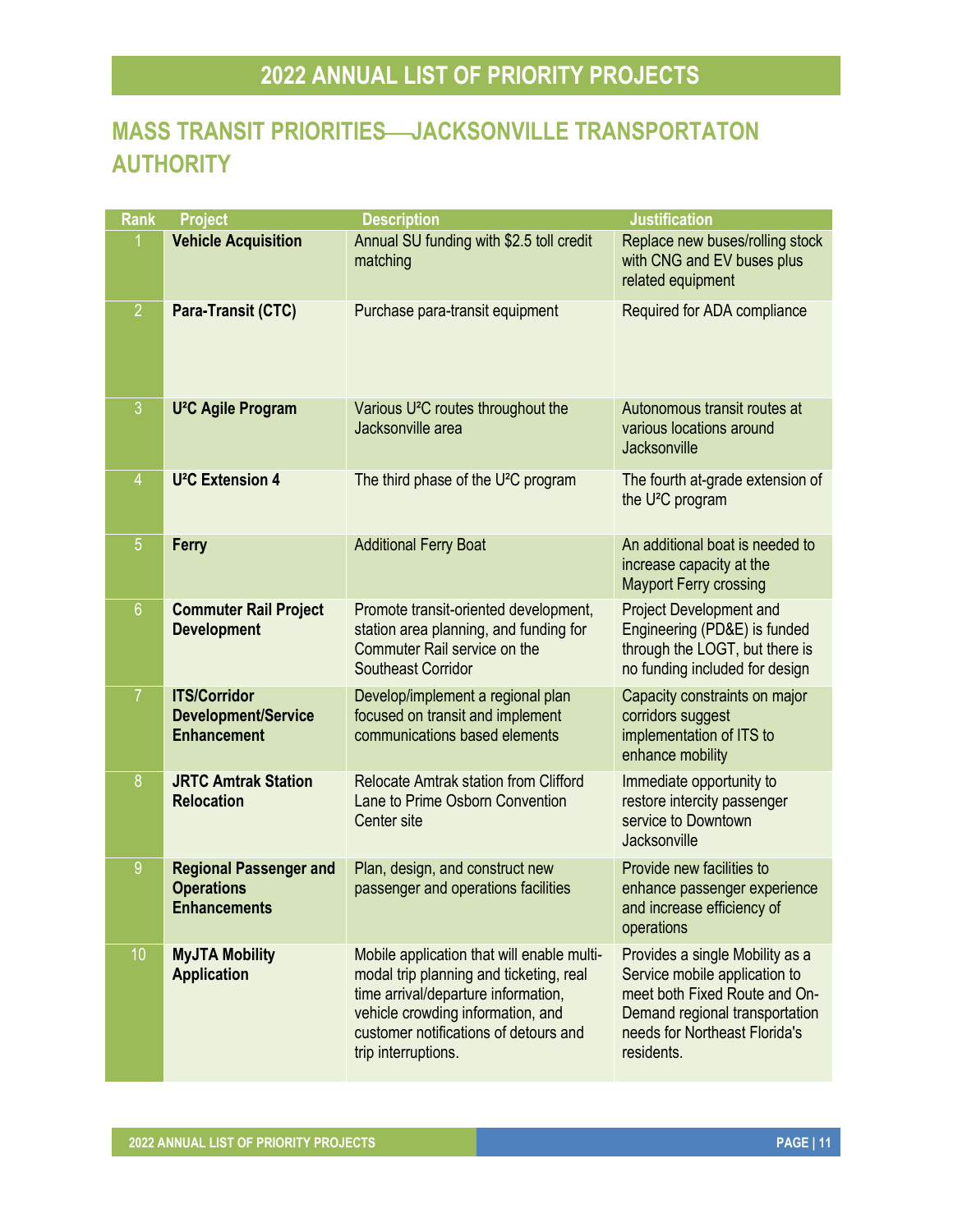#### <span id="page-11-0"></span>**MASS TRANSIT PRIORITIES-ST. JOHNS COUNTY/SUNSHINE BUS**

| <b>Rank</b>    | <b>Project</b>                                                                              | <b>Description</b>                                             | <b>Justification</b>                                                                 |
|----------------|---------------------------------------------------------------------------------------------|----------------------------------------------------------------|--------------------------------------------------------------------------------------|
|                | <b>Operating Assistance</b><br>5307                                                         | Funding for operations<br>and administration                   | Expand transit system to support additional<br>revenue miles and passengers          |
| $\overline{2}$ | <b>Preventative</b><br><b>Maintenance</b><br><b>Capitalized Operating</b><br><b>Expense</b> | Funding for preventative<br>maintenance on<br>revenue vehicles | Keep vehicles in service and facilitate<br>continued operations                      |
| 3              | <b>Operating Assistance</b><br><b>CTD/Trip Equipment</b><br><b>Grant</b>                    | Continuing<br><b>Bus Operations</b>                            | Match for FTA 5307 and support for current<br>and expanded service                   |
| $\overline{4}$ | <b>Operating Assistance</b><br><b>Block Grant Funds</b>                                     | Continuing<br><b>Bus Operations</b>                            | Support current service and expand service                                           |
| $\overline{5}$ | <b>Operating and Capital</b><br><b>Assistance FTA 5310</b>                                  | Continuing<br><b>Bus Operations</b>                            | Support current service and expand service                                           |
| $6\phantom{1}$ | <b>Operating and Capital</b><br><b>Assistance FTA 5311</b>                                  | Continuing<br><b>Bus Operations</b>                            | Support current service and expand service                                           |
| $\overline{7}$ | <b>Capital Assistance</b><br><b>STP Flex</b>                                                | <b>Vehicle Acquisition</b>                                     | Vehicles for route expansion, and paratransit<br>vehicle replacements                |
| 8              | <b>Rolling Stock</b>                                                                        | <b>Vehicle Acquisition</b>                                     | Paratransit vehicle replacement                                                      |
| $\overline{9}$ | <b>System Planning</b>                                                                      | Plan updates                                                   | Update plans as a prerequisite to receiving<br>state and federal funds               |
| 10             | <b>Shelter Installation</b>                                                                 | <b>Bus shelters</b>                                            | System improvements, permanent shelters                                              |
| 11             | <b>Security Maintenance</b>                                                                 | Maintain existing<br>security equipment                        | Maintain and replace existing security<br>equipment at Transit Facility and on Buses |
| 12             | <b>Equipment</b>                                                                            | Shop equipment                                                 | Required to meet maintenance schedules                                               |
| 13             | <b>Facility Maintenance</b>                                                                 | Repair/Replace Facility<br>& Equipment                         | Maintain transit facility and grounds                                                |

These projects have been selected from the agency Transit Development Plan and prioritized by St. Johns County Commission//Sunshine Bus.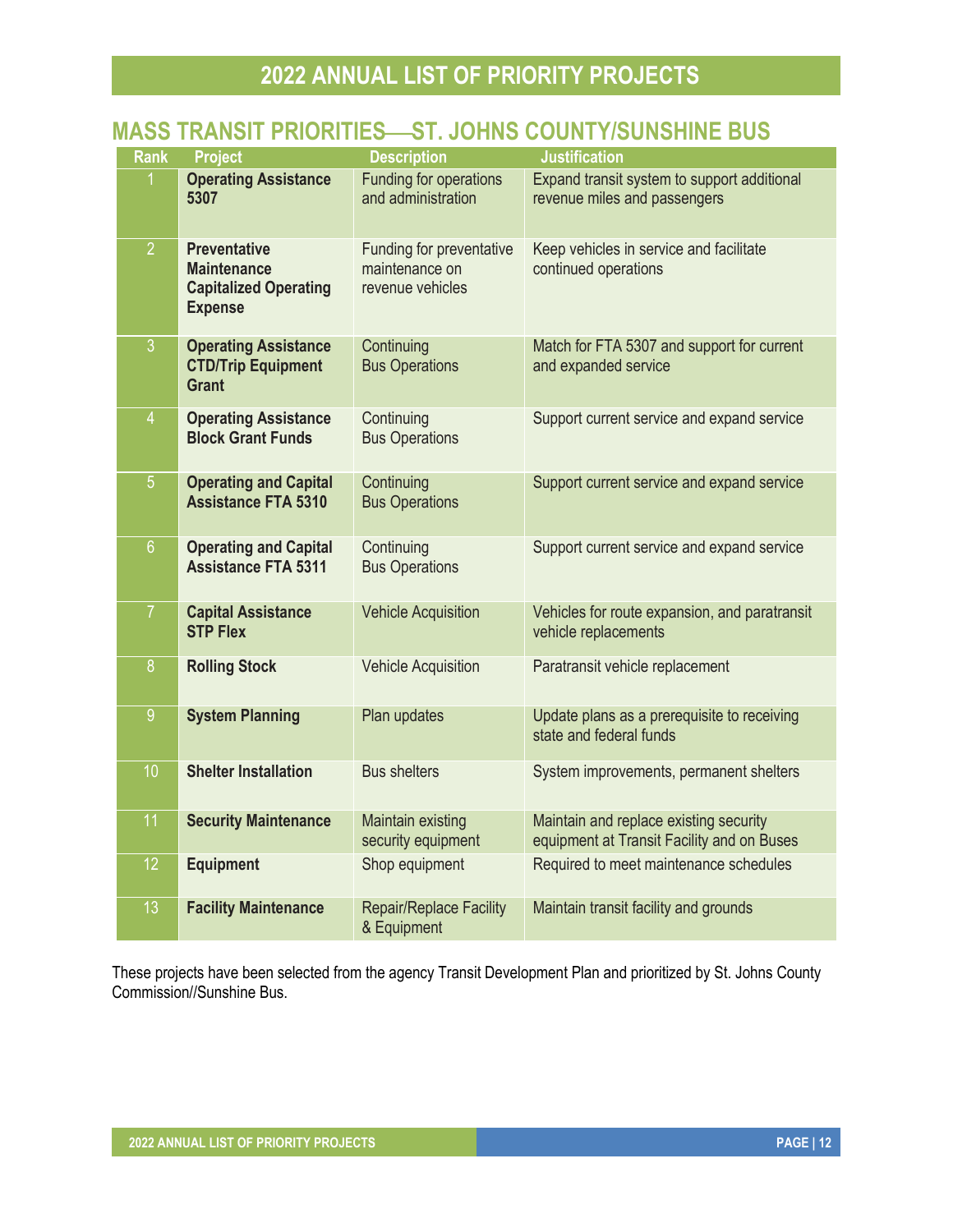#### <span id="page-12-0"></span>**PORT PRIORITIESJAXPORT**

#### **Project**

Harbor Deepening

Blount Island Marine Terminal (BIMT) Berth Extensions for Roll On Roll Off (RO/RO)

Blount Island Marine Terminal (BIMT) redevelopment for Auto processing expansion

Dredge Material Management Area (DMMA) expansion/capacity creation

Berth reconstruction at upgrades at BIMT and Talleyrand Marine Terminal (TMT)

ITS improvements for cargo movements at JAXPORT terminals

Terminal expansion near TMT, BIMT and Dame Point Marine Terminal (DPMT)

RO/RO expansion at DPMT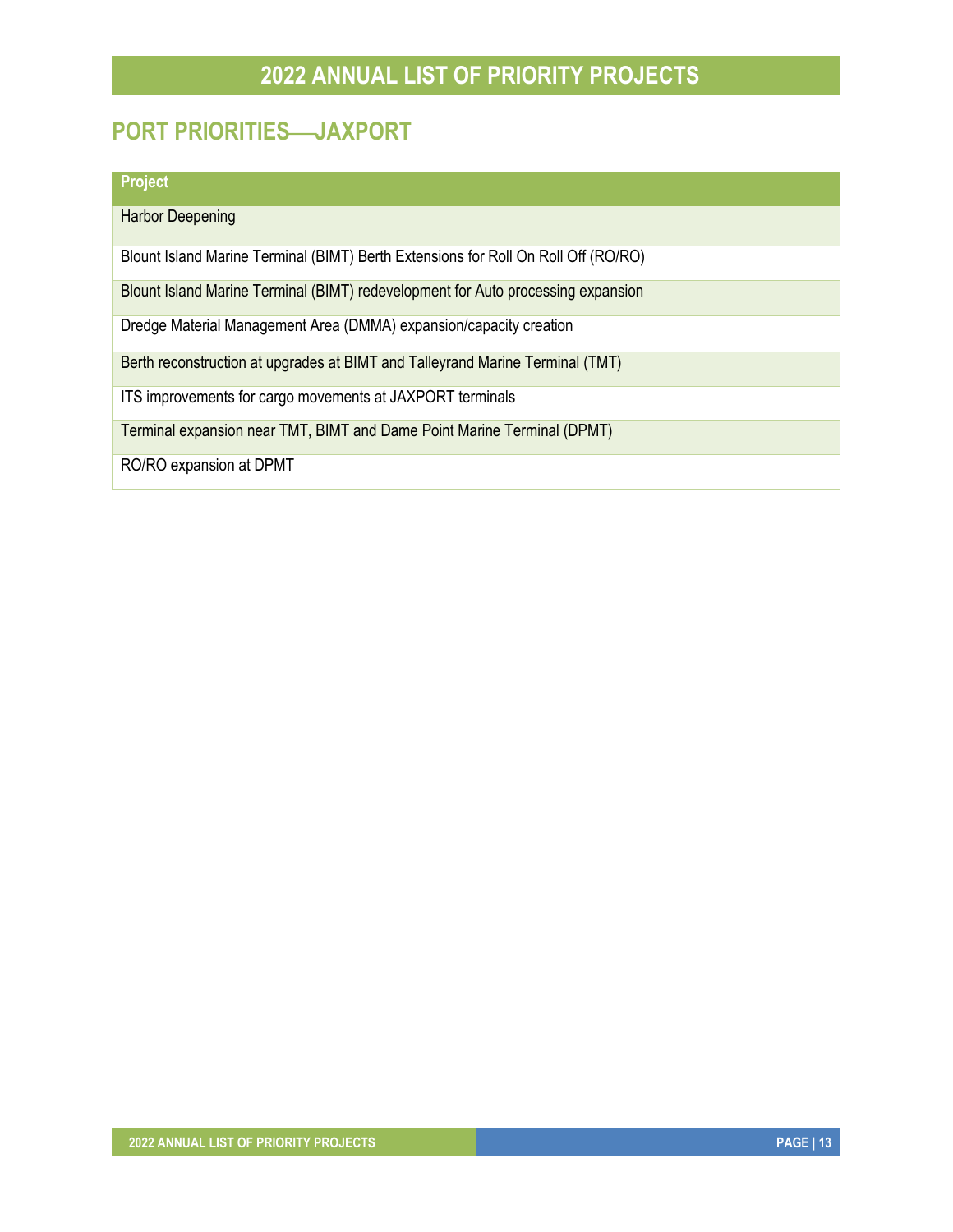#### <span id="page-13-0"></span>**PORT PRIORITIESPORT OF FERNANDINA**

#### **Project**

Harbor Deepening and Navigation Study – of the federal access channel to the Port of Fernandina. Requested by the USACE in its 2022 budget request.

M-95 Marine Highway Study – analysis of the need and requirements of a container barge service connecting ports in the Southeast and Mid-Atlantic coastal range to remove trucks from local roads and highways within the NFTPO region. The Port of Fernandina has been designated an American Marine Highway Port by the USDOT / Maritime Administration (MARAD) and is actively seeking to institute a regular coast-wise container barge service as a green alternative to trucks on Interstate 95. Cooperation and support of other regional ports is required.

Study of Potential Ingress/Egress Improvements at the Port of Fernandina – an analysis of necessary improvements to enhance fluidity of truck movements in and out of the Port and decrease impact on local streets.

Traffic Study and Truck Survey – update current studies of the capacity of State Road 200 to support additional growth of the Port.

Design & Construction of Office Space at the Port for the US Customs & Border Patrol and the Port Authority – required by federal statute. Needs to be completed and online by end of 2023.

Land Acquisition & Construction of Additional Warehouse Space Adjacent and Contiguous to the Port - necessary to accommodate the growth of the Port's existing break-bulk business.

Design & Construction of a Tide Management and Flood Control System – necessary to prevent loss of existing terminal acreage that currently floods during high tides.

Rail Freight Mobility Study – Analysis of existing rail infrastructure from the Port of Fernandina to the CSX interchange in Yulee and to the CSX main yard in Jacksonville to increase capacity.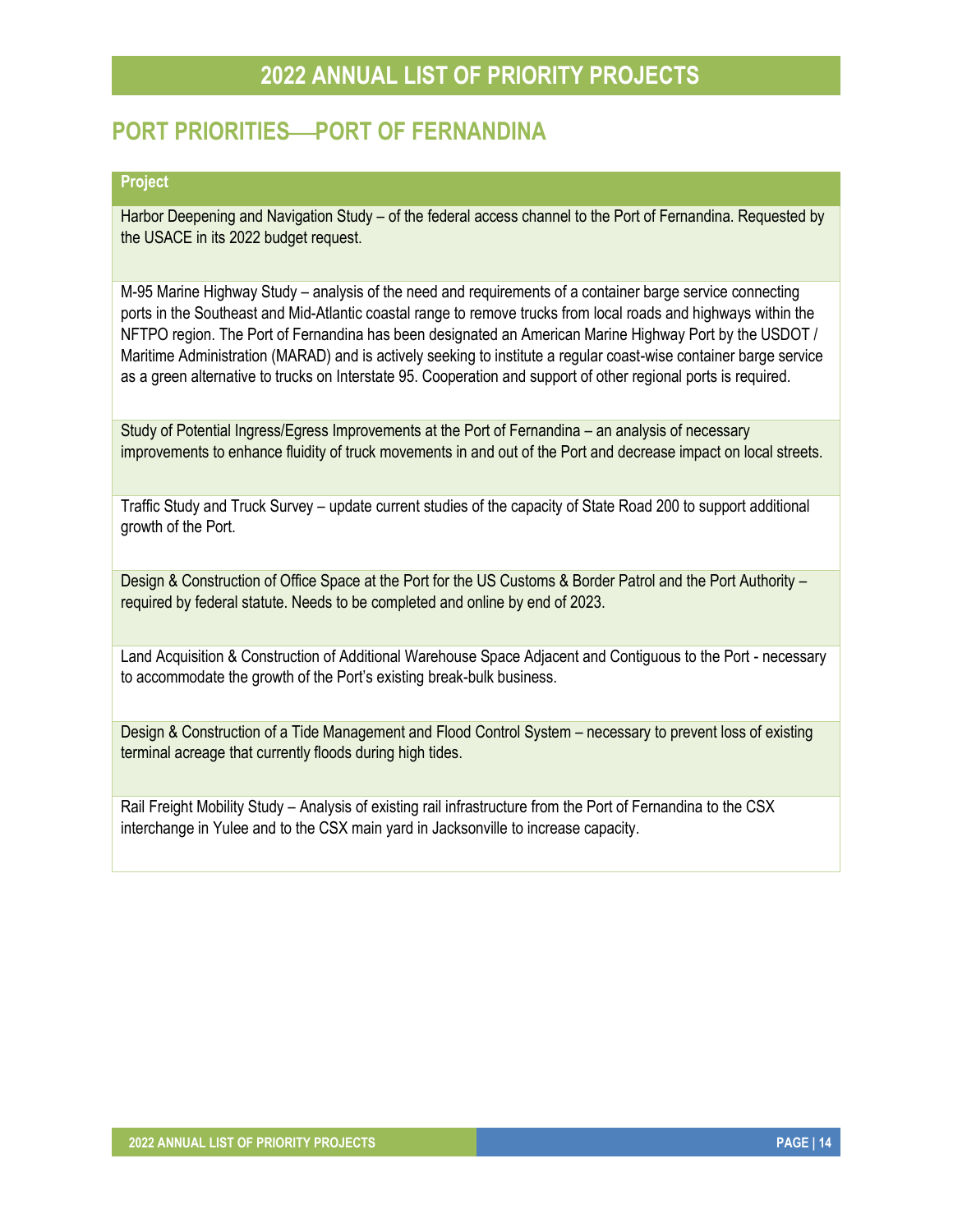#### <span id="page-14-0"></span>**TRANSPORTATION ALTERNATIVES PROGRAM (TAP) PROJECTS**

The following table includes multi-use Trail and School Safety Walks projects submitted for funding in FY 2025/2026.

| <b>MULTI-USE TRAILS</b> |                                                                                 |                                                                                                                                     |                           |                                                                                                      |
|-------------------------|---------------------------------------------------------------------------------|-------------------------------------------------------------------------------------------------------------------------------------|---------------------------|------------------------------------------------------------------------------------------------------|
| Rank                    | <b>Project Name</b>                                                             | <b>Limits</b>                                                                                                                       | <b>Estimated Cost</b>     | <b>Status</b>                                                                                        |
|                         |                                                                                 | <b>CONSTRUCTION FUNDED</b>                                                                                                          |                           |                                                                                                      |
|                         | <b>Amelia Island Parkway Multi-Use</b><br>Trail, Phase 2, Nassau County         | Bailey Road to 14th St                                                                                                              | \$876,107                 | <b>Construction FY</b><br>23/24                                                                      |
|                         |                                                                                 | SR A1A/8 <sup>th</sup> Street to<br><b>Bailey Road</b>                                                                              | \$166,500 PE              | PE FY 19/20                                                                                          |
|                         |                                                                                 | <b>SR A1A/Fletcher</b><br>Avenue to Via del Rey                                                                                     | \$756,196                 | FY 22/23                                                                                             |
|                         |                                                                                 | Via del Rey to 14 <sup>th</sup> St                                                                                                  | \$1,167,327               | FY 23/24                                                                                             |
|                         | <b>Black Creek Trail Extension</b>                                              | US17 from Ball Rd to                                                                                                                | \$3.2 <sub>M</sub>        | PE FY 22/23                                                                                          |
|                         | across US 17 Bridge (446154)<br><b>Clay County</b>                              | <b>Black Creek Trail</b>                                                                                                            |                           | <b>Construction FY</b><br>25/26                                                                      |
|                         |                                                                                 | <b>UNFUNDED PRIORITIES</b>                                                                                                          |                           |                                                                                                      |
|                         | 14th Street Trail<br><b>Nassau County</b>                                       | Dee Dee Boat Ramp to<br>Sadler Rd, down Sadler<br>Rd to Will Hardee and<br>down Will Hardee<br>extending to the<br>Simmons Rd Trail | \$8.5 M                   |                                                                                                      |
| $\overline{2}$          | <b>East Coast Greenway/Core to</b><br><b>Coast Trail</b><br><b>Duval County</b> | SR A1A and<br><b>Wonderwood Drive to</b><br><b>Fort Caroline National</b><br>Monument                                               | <b>Estimate</b><br>needed |                                                                                                      |
| $\mathbf{3}$            | Vilano Trail (447736)<br>St. Johns County                                       | San Marco Avenue to<br><b>Duval County Line</b>                                                                                     | \$61.2M                   | <b>PD&amp;E FY 22/23</b><br>\$600k<br>PE FY 23/24<br>\$600k<br>(San Marco to N.<br>of Park Entrance) |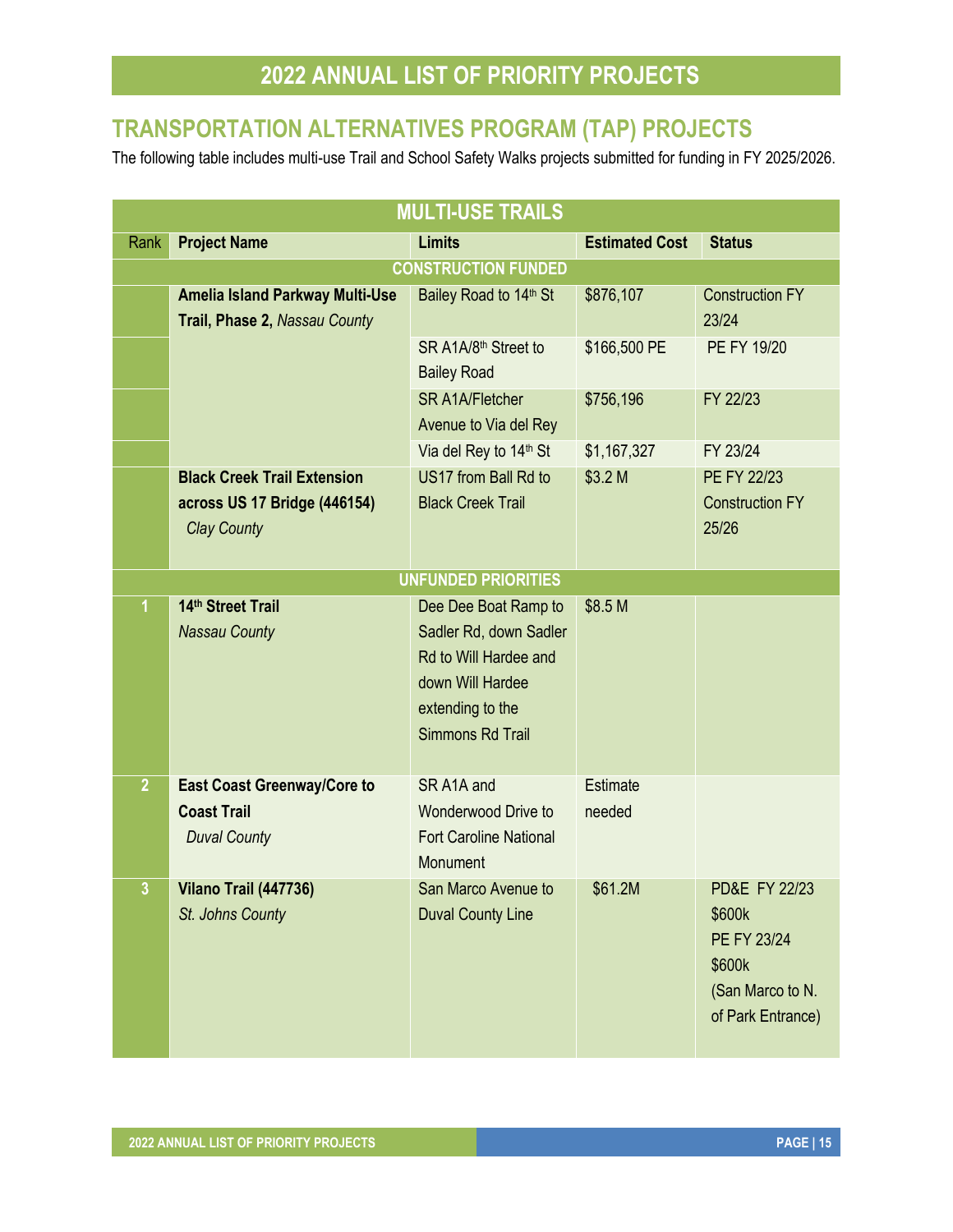# <span id="page-15-0"></span>**TRANSPORTATION ALTERNATIVES PROGRAM (TAP) PROJECTS**

| <b>SCHOOL SAFETY SIDEWALKS</b> |                                                          |                                                                                    |                                                                                                                             |  |
|--------------------------------|----------------------------------------------------------|------------------------------------------------------------------------------------|-----------------------------------------------------------------------------------------------------------------------------|--|
| Rank                           | <b>Project Name</b>                                      | Limits                                                                             | <b>Cost Estimate</b>                                                                                                        |  |
|                                |                                                          | <b>CONSTRUCTION FUNDED</b>                                                         |                                                                                                                             |  |
|                                | <b>Yulee Elementary School</b><br><b>Nassau County</b>   | Sidewalks on Felmor Road to<br>provide access to Yulee Elementary<br>School.       | <b>PE FY 24/25</b><br>\$113k (Safe<br>Streets to<br>School)<br><b>CST FY 26/27</b><br>\$622k (Safe<br>Streets to<br>School) |  |
|                                |                                                          | <b>UNFUNDED PRIORITIES</b>                                                         |                                                                                                                             |  |
|                                | <b>Valley Ridge Academy</b><br>St. Johns County          | Palm Valley Road from Walden<br>Chase neighborhood to Valley<br><b>Ridge Drive</b> | Estimate needed                                                                                                             |  |
| $\overline{2}$                 | <b>San Jose Elementary School</b><br><b>Duval County</b> | Construct new sidewalk to fill gaps                                                | Estimate needed                                                                                                             |  |
| 3                              | <b>Doctor's Inlet Elementary</b><br><b>Clay County</b>   | Old Jennings Rd from College Dr. to<br>Knight Boxx Rd.                             | <b>Estimate Needed</b>                                                                                                      |  |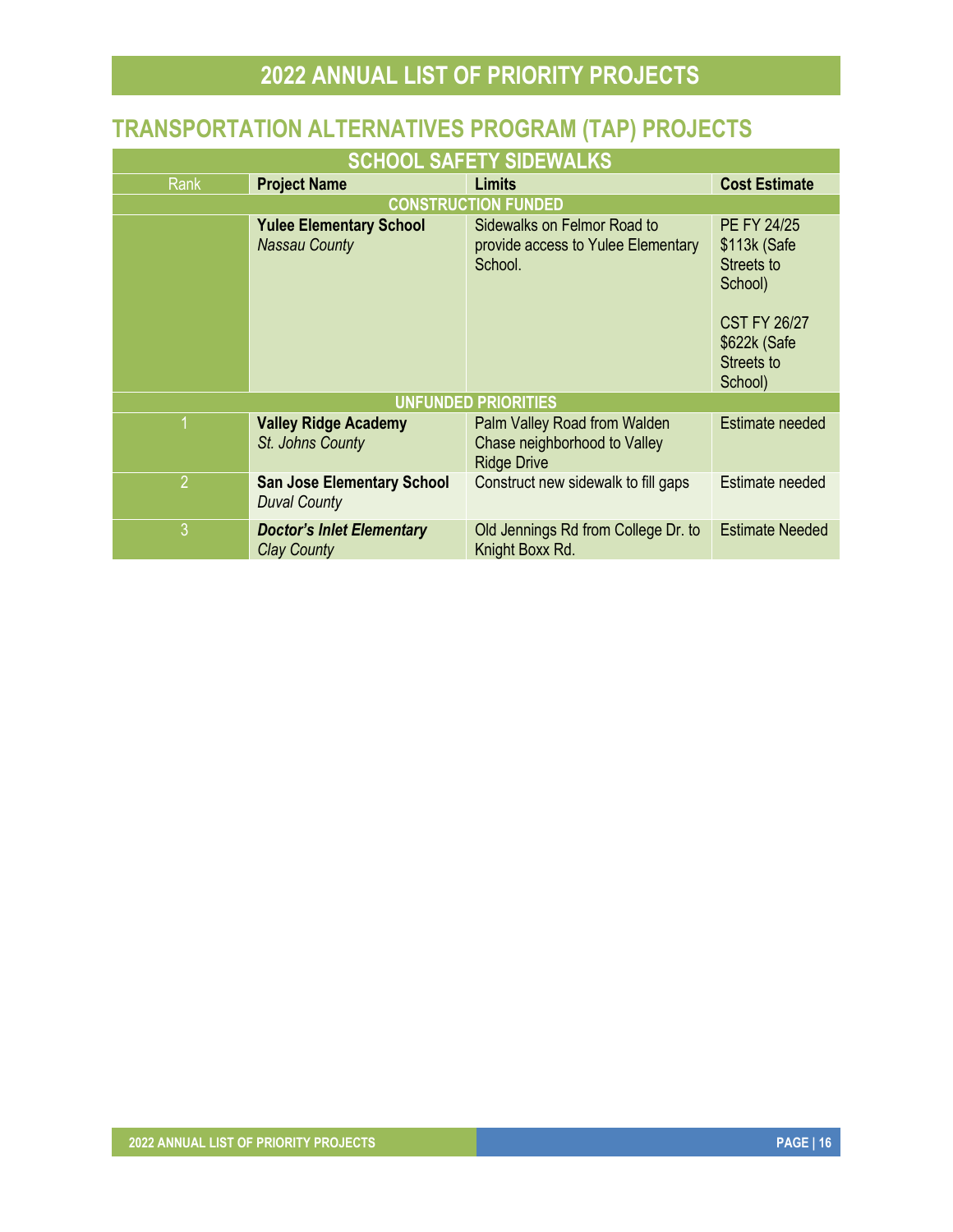#### <span id="page-16-0"></span>**SUNTRAILS PRIORITIES**

SunTrails is a competitive program. Projects compete statewide, must be on the SunTrails map, must have a detailed study with segment by segment cost estimates. Applications will be submitted when projects meet these criteria. [www.floridasuntrail.com](http://www.floridasuntrail.com/)

| <b>Project Name</b>                                            | <b>Project Description/Project Limits</b>                                                   | <b>Estimated Cost</b>                                                                                                                             |
|----------------------------------------------------------------|---------------------------------------------------------------------------------------------|---------------------------------------------------------------------------------------------------------------------------------------------------|
| <b>St. Johns River to Sea Loop</b>                             | West of I-95 to City of St. Augustine to Flagler<br><b>County Line</b>                      | This project is<br>specifically<br>reference in State<br>legislation and<br>does not compete<br>for funding with the<br>projects listed<br>below. |
| <b>Timucuan Trail</b><br><b>Duval County</b>                   | Fort George River to Hanna Park                                                             | Study/Estimate<br>needed                                                                                                                          |
| <b>North Nassau Trail</b><br><b>Nassau County</b>              | Amelia Island Trail North to Georgia State Line<br>via US 17                                | Study/Estimate<br>Needed                                                                                                                          |
| <b>Vilano Trail</b><br><b>St. Johns County</b>                 | San Marco Avenue to Duval County Line                                                       | <b>Estimates are</b><br>available for each<br>segment of this<br>trail                                                                            |
| <b>Northeast Florida Greenway Trails</b><br><b>Clay County</b> | Duval County Line at Veterans Park to Jennings<br><b>Forest Trail Head at Live Oak Lane</b> | Study/Estimate<br>Needed                                                                                                                          |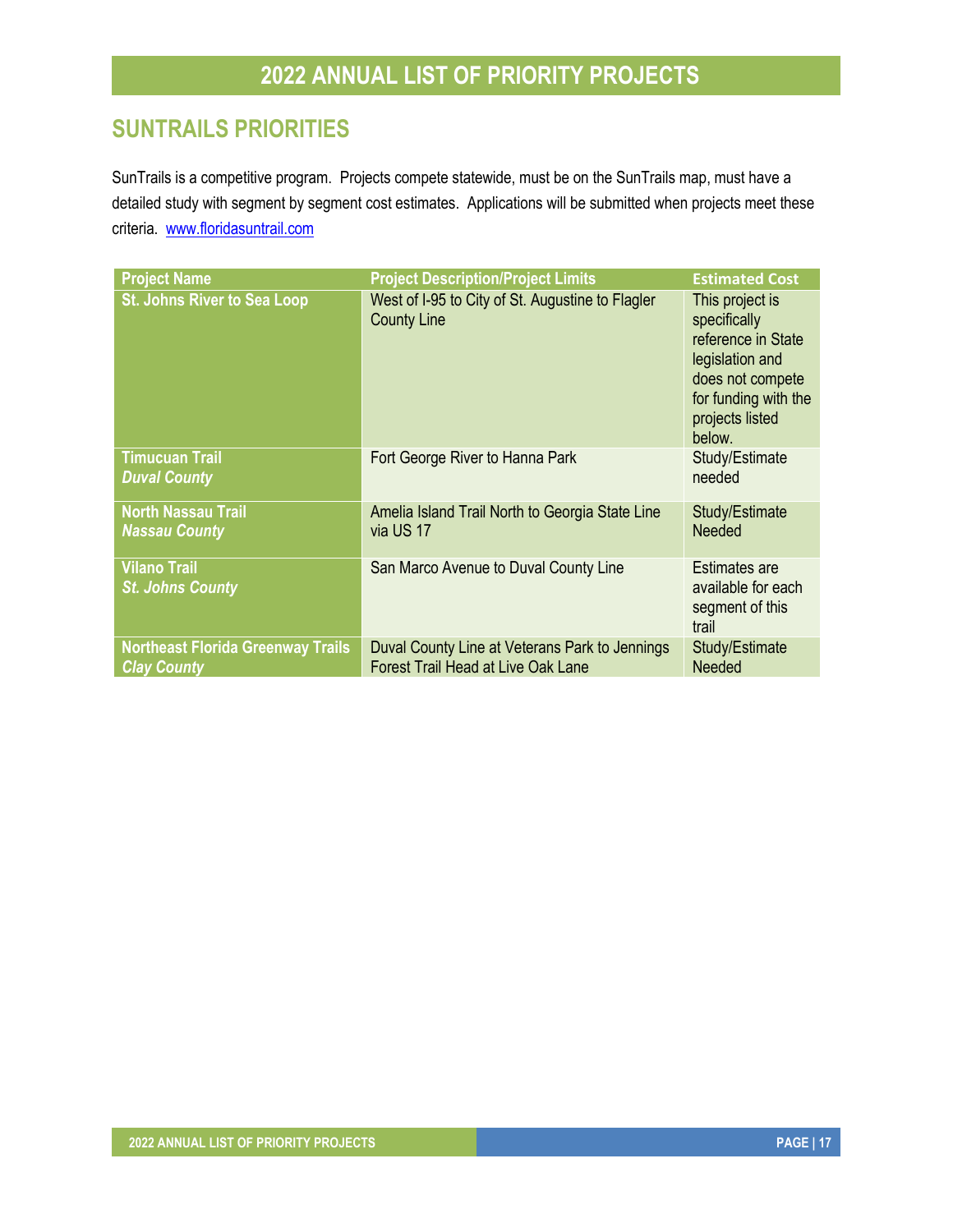#### <span id="page-17-0"></span>**TRANSPORTATION REGIONAL INCENTIVE PROGRAM (TRIP) PROJECT PRIORITIES**

The Transportation Regional Incentive Program (TRIP) is funded with Documentary Stamp funds. The North Florida TPO is the TRIP Agency for Baker, Clay, Duval, Nassau and St. Johns Counties. This list is approved by the TRIP Agency, which includes the North Florida TPO Board and one member of the Baker and Putnam County Commissions. TRIP eligible projects include all funded projects included in the Region-Wide Priority list on pages 6 and 7 in addition to the projects listed below. These projects are not ranked.

| TRANSPORTATION REGIONAL INCENTIVE PROGRAM (TRIP) PROJECT |                                             |                                                                                   |                                                                                                                                            |  |  |
|----------------------------------------------------------|---------------------------------------------|-----------------------------------------------------------------------------------|--------------------------------------------------------------------------------------------------------------------------------------------|--|--|
|                                                          | <b>PRIORITIES</b>                           |                                                                                   |                                                                                                                                            |  |  |
| <b>County</b>                                            | Project                                     | <b>Limits</b>                                                                     | <b>Description</b>                                                                                                                         |  |  |
| <b>Baker</b>                                             | Midpoint Parkway/Truck By-<br>Pass, Phase 1 |                                                                                   | Construct new 2-lane road                                                                                                                  |  |  |
| <b>Putnam</b>                                            | <b>US 17</b>                                | <b>Volusia County Line to Pomona</b><br>Park/Feagle Avenue                        | Widen to 4-lanes                                                                                                                           |  |  |
| <b>St. Johns</b><br><b>County</b>                        | SR 312 Extension                            | SR 207 to US 1                                                                    | New road construction                                                                                                                      |  |  |
| <b>Duval County</b>                                      | SR 228 Normandy Blvd                        | Equestrian Center to US 301                                                       | Widen to 4-lanes with bike<br>lanes and sidewalks<br>*Moderate Vulnerability                                                               |  |  |
| <b>Clay County</b>                                       | <b>CR 220</b>                               | SR 21 to Henley Rd                                                                | Widen to 4-lanes<br><b>High Crash Intersection</b><br>(CR220 & Henley Rd)                                                                  |  |  |
| <b>Nassau</b><br><b>County</b>                           | <b>SR 200/SR A1A</b>                        | I-95 to Amelia Island Pkwy                                                        | Intersection improvements<br><b>High Crash Corridor</b><br>*Moderate-High Vulnerability                                                    |  |  |
| <b>Duval County</b>                                      | SR 212 Beach Boulevard                      | Parental Home Rd to I-295                                                         | Bicycle, pedestrian and<br>intersection improvements<br><b>High Crash Corridor</b><br>*Moderate-Low Vulnerability                          |  |  |
| <b>St. Johns</b><br><b>County</b>                        | <b>CR 2209</b>                              | SR 9B to SR 16                                                                    | 9B to Silverleaf Pkwy Widen<br>to 6-lanes /Intersection<br>Improvements; Silverleaf<br>Pkwy to SR 16 Design 6<br>lane and Construct 4 lane |  |  |
| <b>Clay County</b>                                       | <b>SR 16</b>                                | <b>Green Cove Springs City Limits</b><br>to First Coast Expressway<br>Interchange | Widen to 4-lanes<br><i>*Low Vulnerability</i>                                                                                              |  |  |